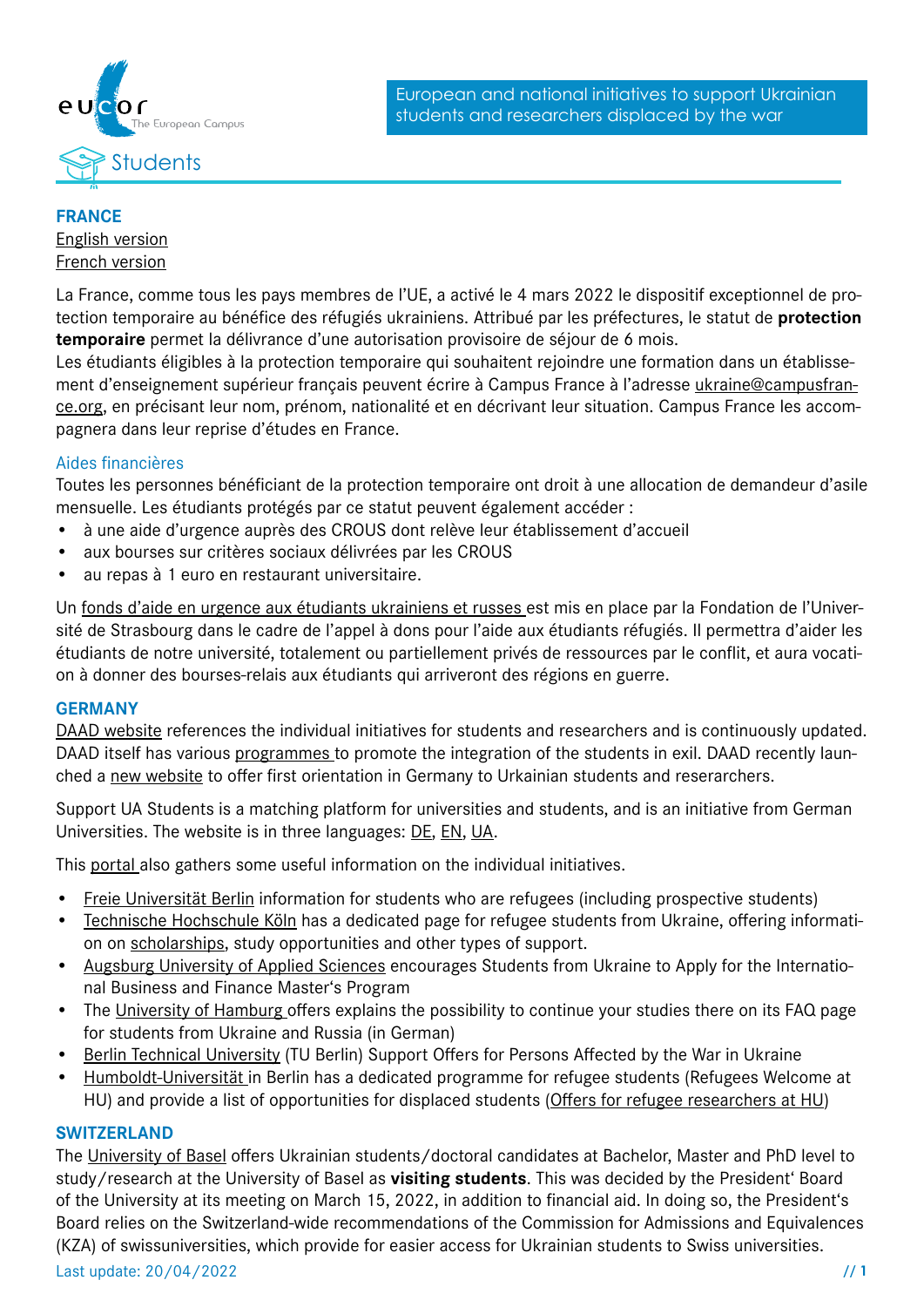

### **FRANCE**

[PAUSE](https://www.programmepause.org/%3Fpage_id%3D1870) is a French hosting program for scientists and artists in exile.

The programme provides the co-funding support to research teams in order to recruit the researcher in exile for the duration of up to 12 months. Up to 20 000 euro are allocated to host a junior researchers, up to 40 000 euro for hosting postdocs, assistant professors or research engineers, up to 60 000 euro for hosting senior researchers.

At the University of Strasbourg, interested research teams might contact [Marie Deroche](mailto:marie.deroche%40unistra.fr?subject=) at the EURAXESS offic.

The association [Femmes & Sciences](https://www.femmesetsciences.fr/news/accueil-des-femmes-ukrainiennes) provides coaching for Ukrainian women researchers displaced by conflict. The contact address is [soutenir.ukrainiennes@femmesetsciences.fr](mailto:soutenir.ukrainiennes%40femmesetsciences.fr?subject=)

### **GERMANY**

Overview of existing initiatives in Germany:

• [German-Ukrainian Academic Society's](https://ukrainet.eu/de-funding-organizations/) website resumes many national and international initiatives to support Ukrainian researchers.

### Individual funding opportunities:

- [Academy in Exile](https://www.academy-in-exile.eu/) offers scholars who are threatened in their home countries the opportunity to resume their research abroad.
- [VolkswagenStiftung o](https://www.volkswagenstiftung.de/en/funding/our-funding-portfolio-at-a-glance/funding-for-refugee-scholars-and-scientists-from-ukraine)ffers the funding to Ukrainian PhD candidates and researchers who have already fled to Germany after the Russian invasion.
- The Alexander von Humboldt-Stiftung grants two-year funding to German universities in order to support the recruitment of the foreign researchers: [Dossier Philipp Schwartz Initiative.](https://www.humboldt-foundation.de/en/explore/newsroom/dossier-philipp-schwartz-initiative)
- The [Deutsche Forschungsgemeinschaft](https://www.dfg.de/en/research_funding/proposal_review_decision/refugee_researchers/index.html) (DFG, German Research Foundation) supports researchers who have fled their home countries by making it easier for them to join research projects and apply for funding.
- The German National Research Data Infrastructure (NFDI) is collecting links, contact addresses and services that can help affected scientists from Ukraine.

### **SWITZERLAND**

The [SNSF](%20https://www.snf.ch/en/fniDfiLk26l0144l/page/measures-for-researchers-from-ukraine) is providing nine million francs for measures at Swiss universities in connection with the war in Ukraine for covering project extensions affected by the war in Ukraine, extension of the doctoral contracts for up to 12 months, for covering the salaries for up to 12 months for newly recruited researchers directly affected by the war in Ukraine.